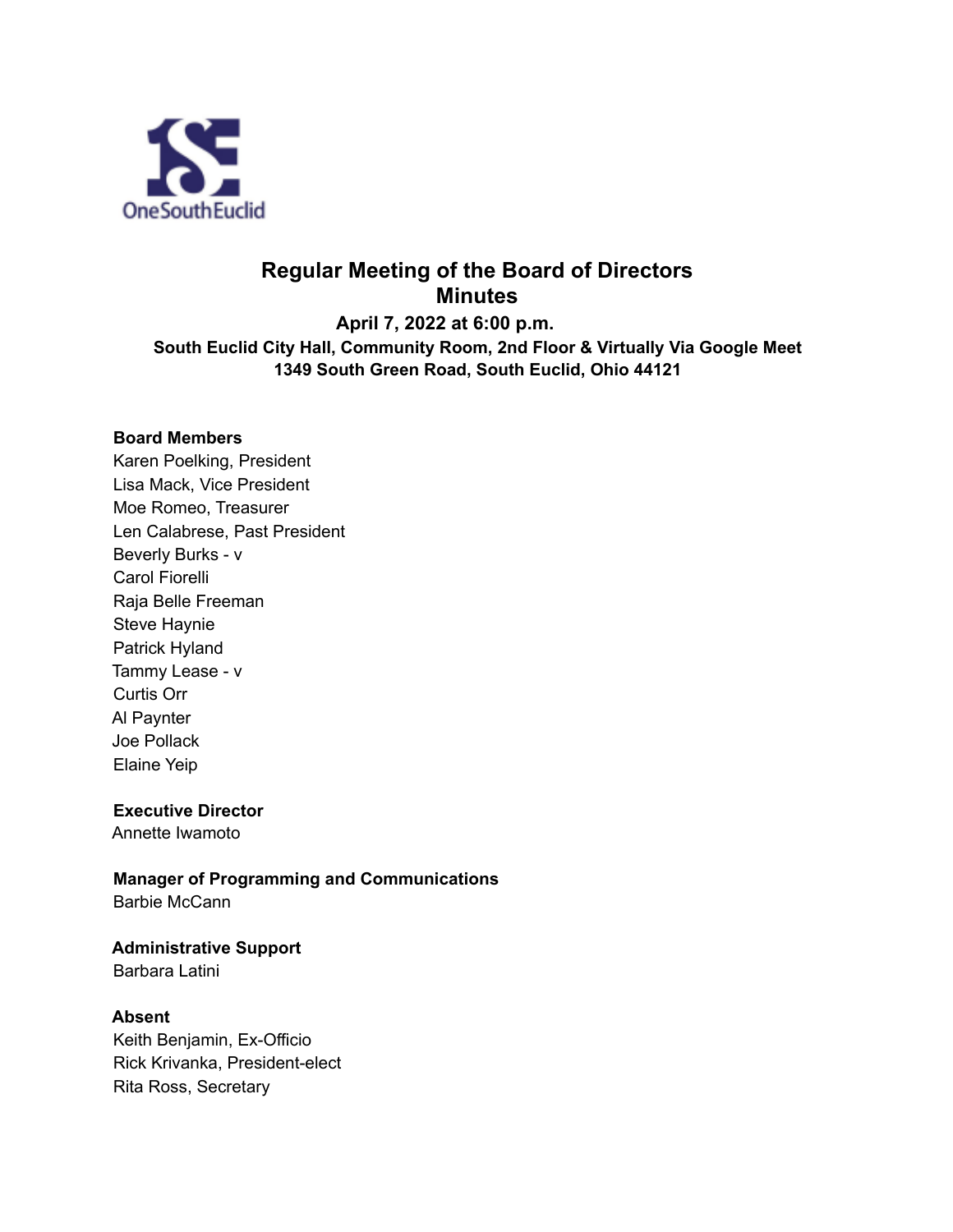Kim Scott Michelle Taylor-Brooks Denise Turner

#### **Also Present**

Michael Love, Development Director Daniel Subwick, Community Development Coordinator Rebekah Forst - v

#### **Guests**

John Fahsbender, City Councilman Ruth Gray, President of City Council

v= Attending virtually

The Regular Meeting of the One South Euclid Board of Directors was held at the South Euclid City Hall in the Community Room on the second floor and virtually via Google Meet on Thursday April 4, 2022. President Karen Poelking called the meeting to order at 6:03p.m.

In the absence of Rita Ross, Barbara Latini performed the roll call of board members. There was a quorum present.

President Poelking stated that Keith Benjamin was planning to give a "City Update" later in the meeting however a conflict occurred and he most probably will not be attending after all. The "City Update" will be added to the June Agenda.

#### Consent agenda:

a. February 3, 2022 Annual Board Meeting Minutes b. February 3, 2022 Special Board Meeting Minutes c. January & February Marketing Reports d. 02/01/2022 Revitalization Committee Meeting Minutes e. 03/01/2022 Revitalization Committee Meeting Minutes f. 02/15/2022 May-Green Subcommittee Meeting Minutes g. 03/15/2022 May-Green Subcommittee Meeting Minutes h. 03/15/2022 Neighborhood Grant Subcommittee Meeting Minutes i. 03/22/2022 Neighborhood Grant Subcommittee Meeting Minutes j. 03/08/2022 Fundraising Committee Meeting Minutes k. Governance Committee Board Report

Al Paynter motioned to approve the Consent Agenda. Seconded by Moe Romeo. The motion was unanimously approved. (11-0-0) President Poelking was not needed for this vote since there was a quorum present.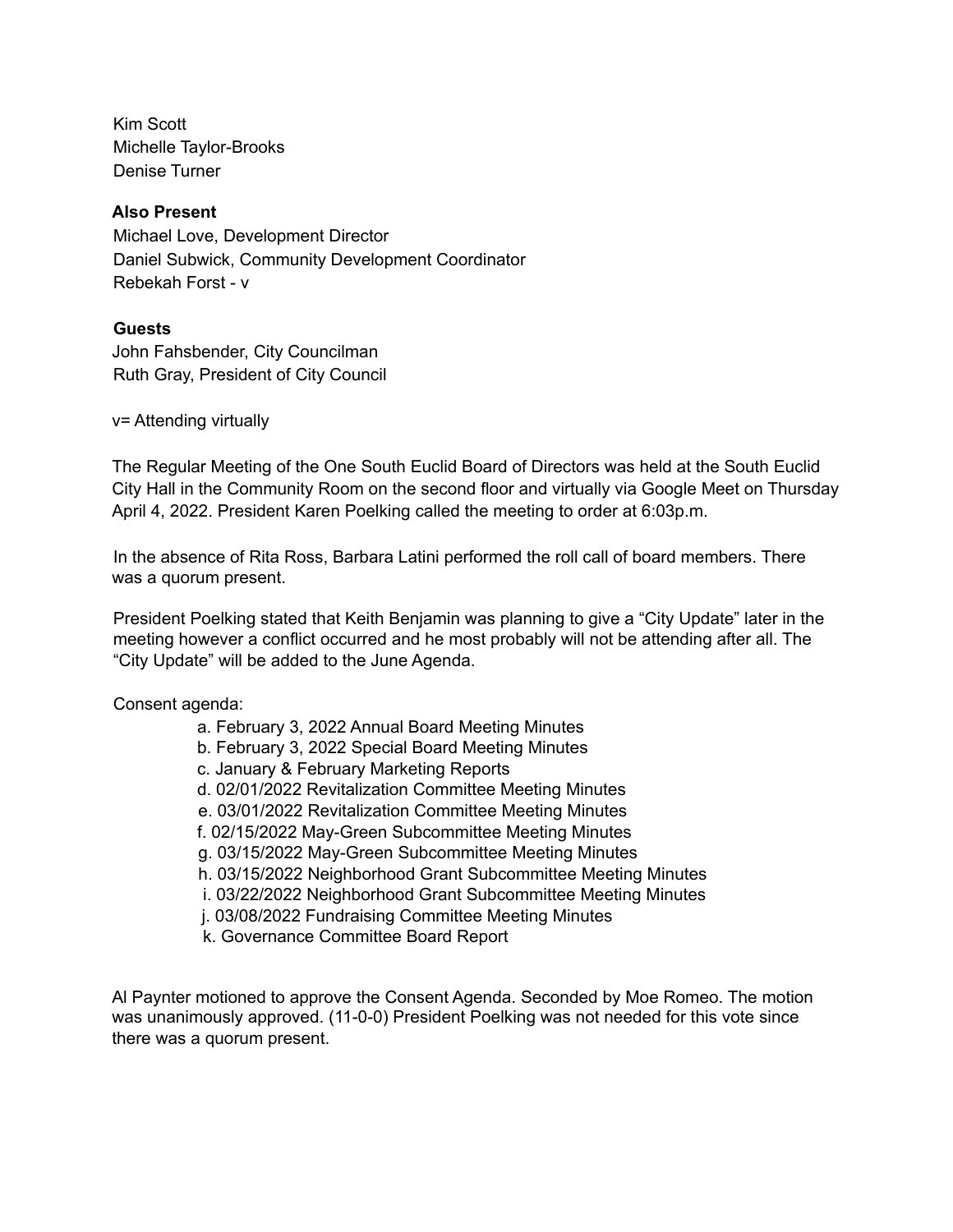#### **Finance Report**

Moe Romeo, Treasurer, reported on the 2021 Year-end Financial Report as of December 31, 2021. He reported that 2021 was a very successful year. Moe recommended that board members look at the year-end report that was included in the meeting packet to see the positive things that One South Euclid accomplished.

Checking \$ 3,194.42 KeyBank Checking \$ 285,276.11 Savings \$ 102,119.52 Payroll \$ 501.00 KeyBank Payroll \$ 2,935.82

Total Current Assets \$ 428,616.03

Moe Romeo motioned to approve the 2021 Year-end Financial Report. Seconded by Len Calabrese. The board unanimously approved. (11-0-0) Curtis Orr and Steve Haynie arrived after the vote.

Moe Romeo stated that OSE did very well and by the end of the next reporting period the numbers should show an increase. Contributions and funds from the county will help.

The Financials as of February 28, 2022:

Checking \$ 115,921.33 KeyBank Checking \$ 120,384.71 Savings \$ 102,119.52 Payroll \$ 501.00 KeyBank Payroll \$ 2,759.73 Paypal \$ 29.40

Total Current Assets \$ 375,999.69

#### **Executive Director**

Annette Iwamoto reported that a gift from OSE was given to Sally Martin for all that she had done to help OSE when she left her job as housing director with South Euclid for a job with the city of Cleveland. She read the thank you note that she received from Sally Martin.

One South Euclid and the city have a working partnership regarding the "Passport Campaign" that is planned for the summer. This fun campaign that will highlight assets of South Euclid and businesses alike, will take place starting at the INTERSECTION event on June 10 and end on September 10. When participants complete the activities they will be entered into a drawing for the grand prize. More information will be forthcoming. Residents are encouraged to invite non-residents to participate also.

Annette Iwamoto encouraged board members to take part in the Memorial Day parade and to contact her if anyone is interested in participating. There may be a hand-out that gives information about the "Passport Campaign" and maybe even a sign that describes it and highlights other events as well.

One South Euclid was chosen to host an Americorps VISTA for support to assist with planning and facilitating community programs to assist business owners. The person who fills this position will help support small businesses and microenterprises.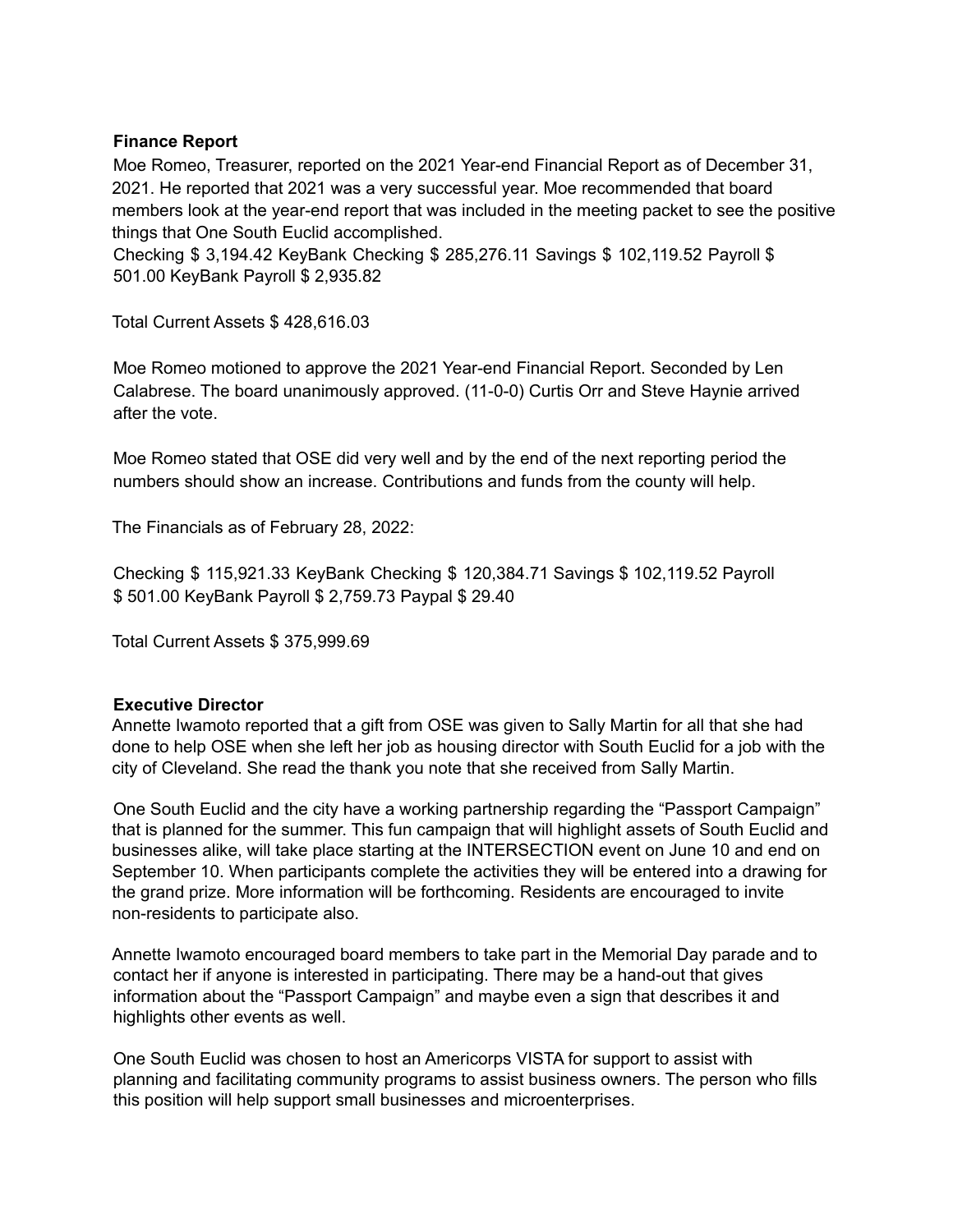OSE is trying to recruit an Americorp VISTA for support to assist with planning and facilitating community programs to assist business owners. The person hired will be acting as a paid full-time employee however the pay is not a lot. The position would be a great experience and good for someone just graduating from college. There is no age requirement except the applicant should be at least 21 years of age or older. Board members were asked to share the posting on social media.

#### Neighborhood Grant Program

Annette Iwamoto reported on the following:

Senior Landscaping and Snow Removal Program:

- 115 applicants the cost would be \$74,000 \$75,000. Only about half will be funded at a cost of \$45,000;
- Need to look at other communities to see how they handle their program;
- Shared two thank you notes from recipients of the program;
- Discussion ensued regarding ways to improve the program and possibly expand it because of the number of elderly residents in need;
- More discussion is needed in regards to improving the program and/or expanding it which will be more costly;
- Look at coordinating with youth in the community to fulfill required service hours;
- Council President Ruth Gray shared information about Bedford Heights program;
- Contact CPA for assistance shoveling snow.

Exterior Home Grants:

- 113 applicants:
- Residents from all four wards were represented fairly;
- Some applicants dropped out since proof of income is required;
- Update at the next board meeting.

Storefront Renovation Grants:

- 11 applicants: the following are grant recipients: 4276 Monticello Rogers Home Care, but will impact multiple businesses, 774 South Green Rd - Greenmont Partners, Used Car dealership - 1936 S Green Rd - Sanctuary on Green, 1509 Warrensville Ctr Rd - Cleveland Glass & Mirror;
- Receiving a grant will be transformative for the businesses.

Mini grant applications are open for community engagement and beautification, e.g block parties etc.

Barbie McCann submitted her monthly Marketing Reports that were in the packet. Among other things she is working on the final report for the 2021 Annual Report and helped with identifying the wards for the landscaping and snow plow applicants.

#### **Executive Committee**

President Karen Poelking reported HR issues: renewing the lease with Telling Mansion and the sharing of the space with Heights Hillcrest Chamber of Commerce. The executive committee met with Mayor Welo and they plan to continue meeting every other month. Included in the meetings will be the police and fire chiefs and possibly other department heads at city hall. OSE is waiting on the disbursements of the American Rescue Plan Act (ARPA) funds. Finance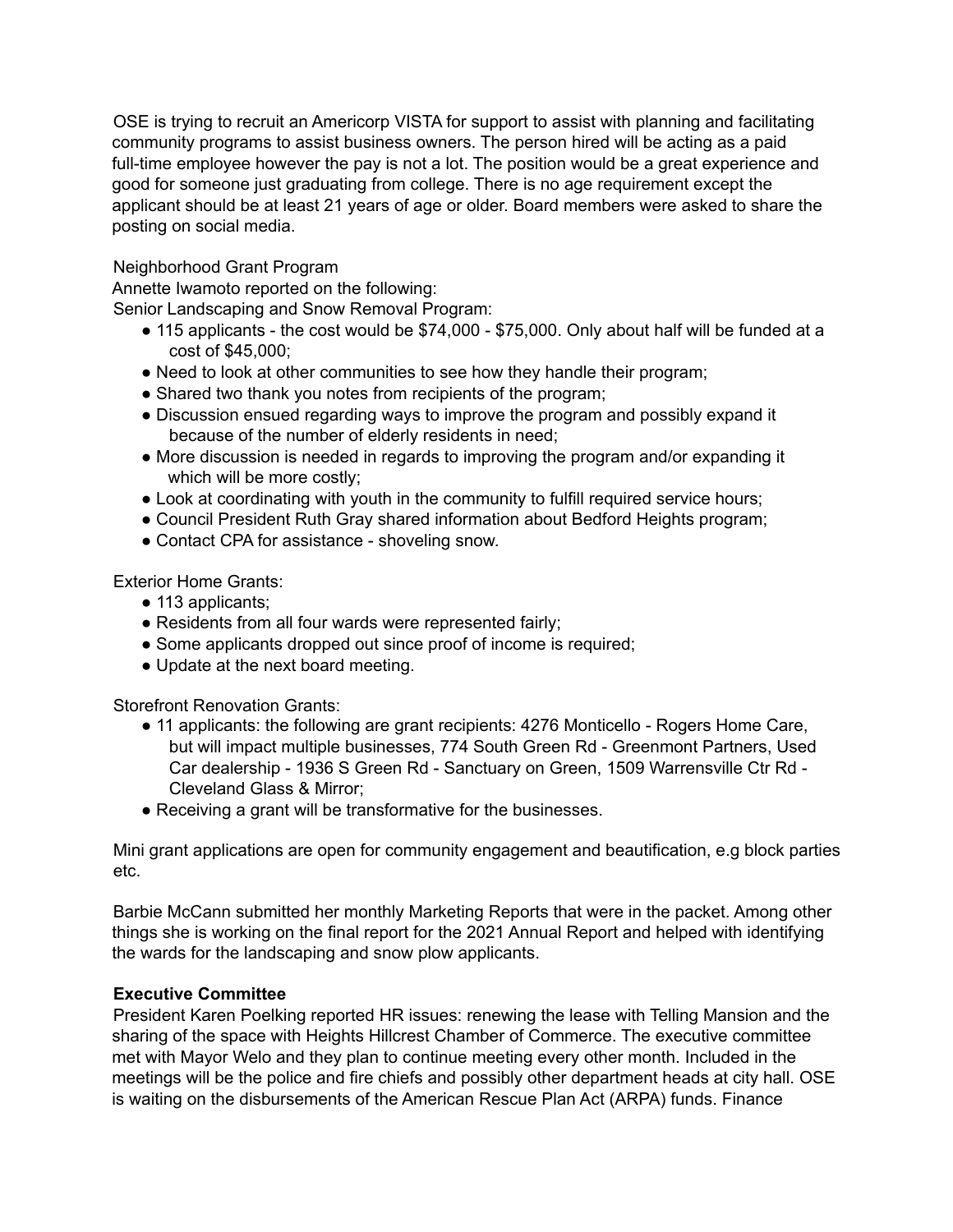Director Brenda Wendt is working on that and waiting for the funds hopefully to come through by the next board meeting.

### **Governance Committee**

In the absence of Rick Krivanka, President Poelking reported how great the orientation was for the new members and seeing what committee they would like to be involved with. She asked the board members to please answer the communication letter that she sends out to see what committee they would like to be on and to ask others to join a committee.

## **Revitalization Committee**

Carol Fiorelli, Chair, reported that the current revenue is \$53,463.50 as of 3-31-22.

- A side lot expansion agreed to \$6,000;
- \$34,500 from various other properties;
- 0 Bayard Rd Andrew Gottlieb \$15,000 counter-offer;
- Marketing vacant lots;
- A few tax foreclosures with structures coming soon;
- Consider helping renters become homeowners;
- Residential zoning code needs updating.

Mayfield Green Action Committee

- Mayfield/Green Zoning District expansion legislation was voted on and passed by City Council on March 14;
- Two possible public art projects: Jim Meola on Mayfield Road near Victory and Michael Scaravelli - instead of painting directly on the building, removable canvas may be used;
- Working on a legal agreement regarding public art;
- SW corner of Mayfield/Green may hear something in a couple months city owns the municipal parking lot behind that strip of stores.

#### **Fundraising Committee**

Annette Iwamoto reported that the next meeting is April 12 at Noon. Goals are to increase donations through a membership campaign and bring in more revenue. Working on: Annual Report, Passport Campaign and fundraising event possibly at Mayfield Country Club, fundraising and membership campaign for Friends of One South Euclid. Donations to One South Euclid can now be made on Facebook.

#### **City Update**

Keith Benjamin had a conflict and was not able to attend. Annette Iwamoto went over the following events and gave more information.

#### **Upcoming Events**

- a. South Euclid Events: https://www.onesoutheuclid.org/event
	- 1. Come Together and Crochet 4/15 and 5/13, 1:30pm-4:30pm South Euclid-Lyndhurst Library